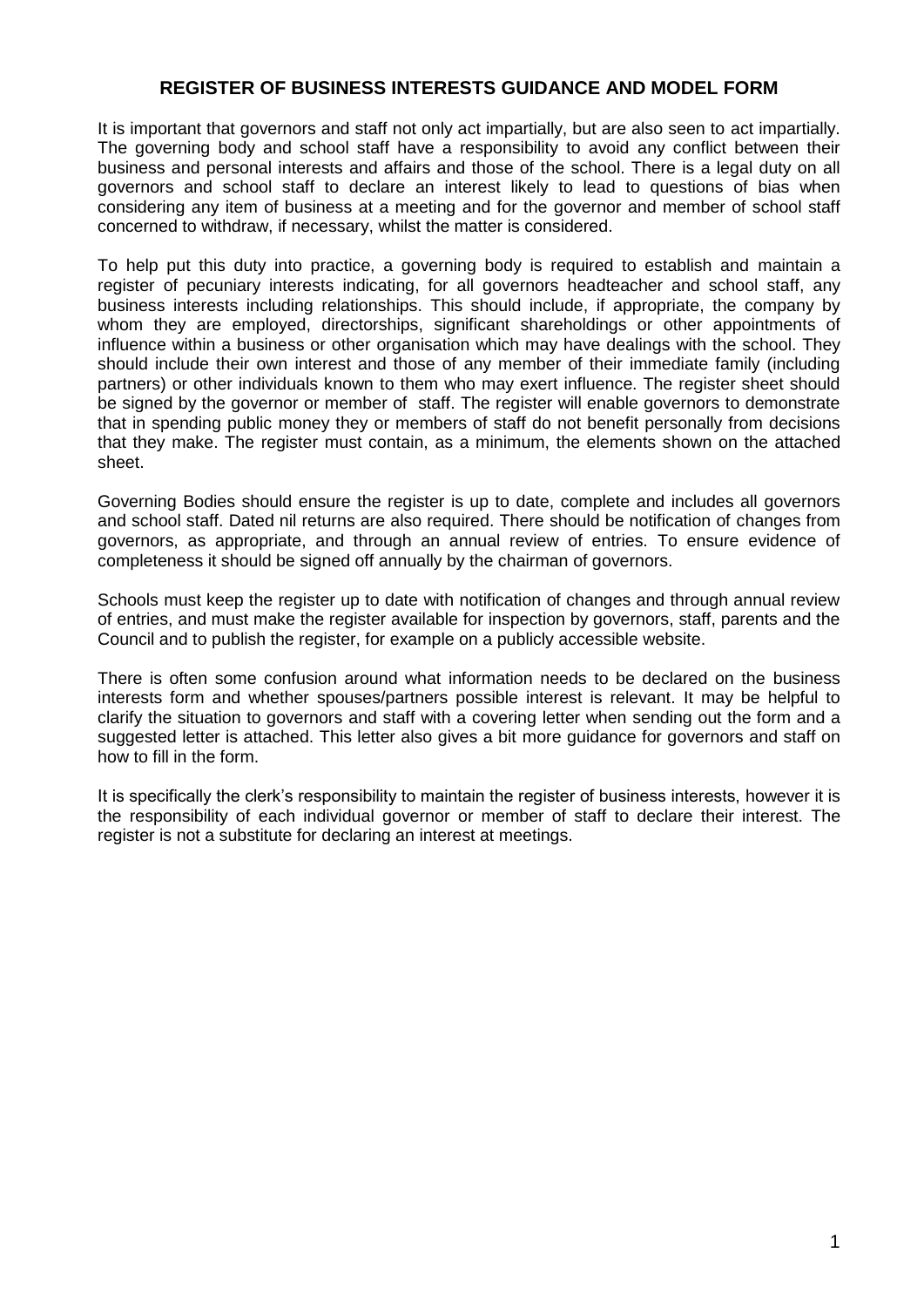# **SUGGESTED ACCOMPANYING LETTER TO GOVERNORS AND MEMBERS OF STAFF**

Dear

# **Register of Business Interests**

Please find attached the Register of School Business Interests form which I should be grateful if you would complete and return to me at your earliest convenience.

This is a statutory document and you should give careful consideration to it when completing it. It is important that governors and staff not only act impartially, but are also seen to act impartially. The governing body and school staff have a responsibility to avoid any conflict between their business and personal interests and affairs and those of the school. There is a legal duty on all governors and school staff to declare an interest likely to lead to questions of bias when considering any item of business at a meeting and for the governor or member of staff concerned to withdraw, if necessary, whilst the matter is considered.

To help put this duty into practice, a governing body is required to establish and maintain a register of pecuniary interests indicating, for all governors and school staff, any business interests. This should include, if appropriate, the company by whom they are employed, directorships, significant shareholdings or other appointments of influence within a business or other organisation which may have dealings with the school. They should include their own interest and those of any member of their immediate family (including partners) or other individuals known to them who may exert influence. The register sheet should be signed by the governor or member of staff. The register will enable governors to demonstrate that in spending public money they do not benefit personally from decisions that they make.

The register is reviewed annually, but governors and members of staff are reminded that they should declare any changes as and when they occur.

If you require any assistance with this, please do not hesitate to contact me.

Yours sincerely

Clerk to Governing Body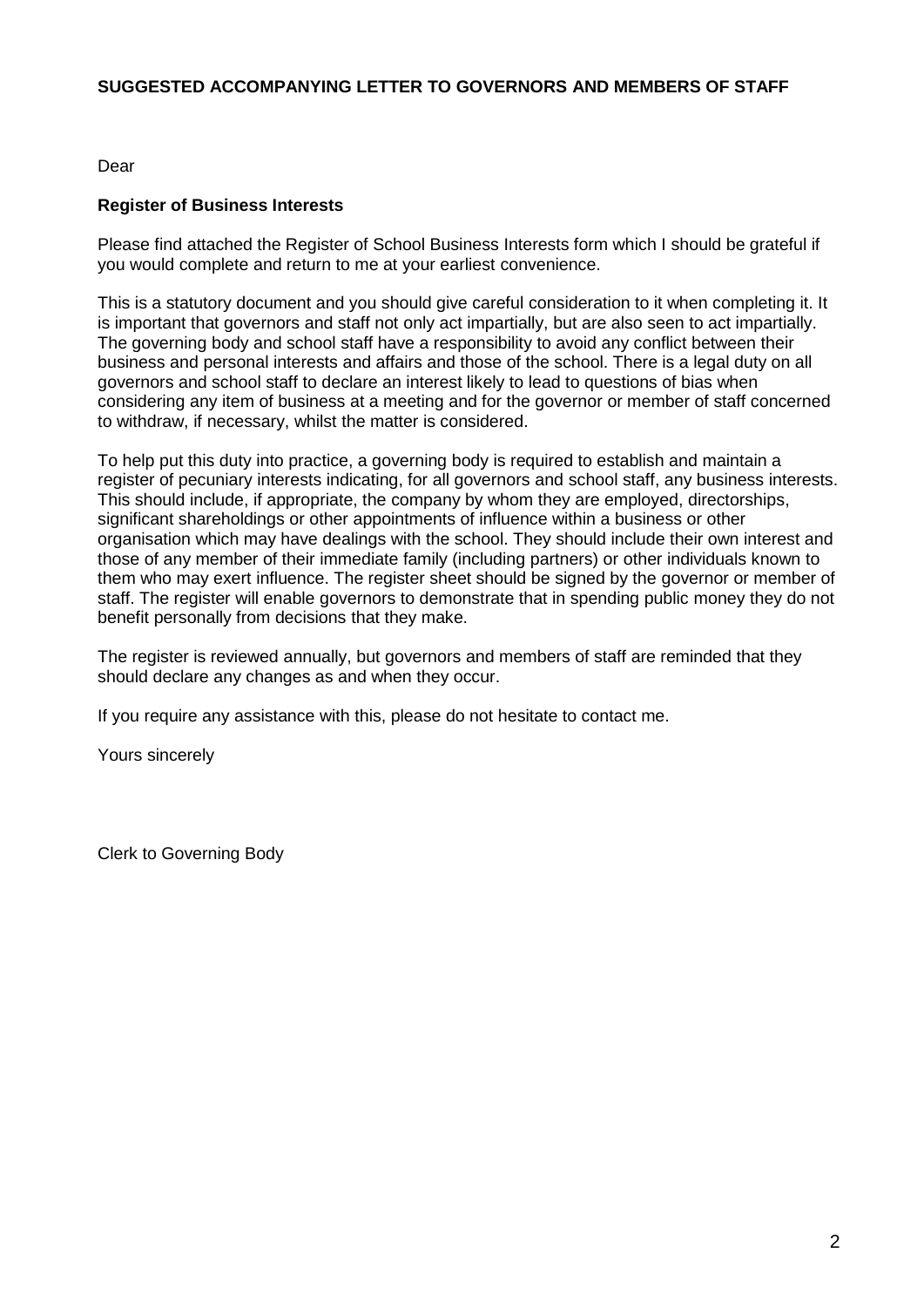# **FORM - Register of Business Interests**

Name of Governor or member of staff **Names** of  $\sim$ 

Date of Appointment \_\_\_\_\_\_\_\_\_\_\_\_\_\_\_\_\_\_\_\_\_\_\_\_\_\_\_\_\_\_\_\_\_\_ Date of Resignation/Retirement \_\_\_\_\_\_\_\_\_\_\_\_\_\_\_\_\_\_\_\_\_\_\_\_\_\_\_\_\_\_\_\_\_\_\_\_

| Name of<br>Organisation | <b>Nature of</b><br><b>Interest</b> | Date from<br>which<br>involved | <b>Signature</b> | Date of<br>signature | <b>Date</b><br>interest<br>ceased | <b>Signature</b> | Date of<br>signature | <b>Notes</b> |  |
|-------------------------|-------------------------------------|--------------------------------|------------------|----------------------|-----------------------------------|------------------|----------------------|--------------|--|
|                         |                                     |                                |                  |                      |                                   |                  |                      |              |  |
|                         |                                     |                                |                  |                      |                                   |                  |                      |              |  |
|                         |                                     |                                |                  |                      |                                   |                  |                      |              |  |
|                         |                                     |                                |                  |                      |                                   |                  |                      |              |  |
|                         |                                     |                                |                  |                      |                                   |                  |                      |              |  |
|                         |                                     |                                |                  |                      |                                   |                  |                      |              |  |
|                         |                                     |                                |                  |                      |                                   |                  |                      |              |  |
|                         |                                     |                                |                  |                      |                                   |                  |                      |              |  |

**Notes: 1. Use the notes column to indicate relationships. 2. One page for each Governor or member of staff or more if required. 3. Make all entries in ink.** 

Record of Reviews (Clerk of Governors to distribute amendment and signature annually)

| Date            |  |  |  |  |  |  |
|-----------------|--|--|--|--|--|--|
| <b>Initials</b> |  |  |  |  |  |  |

Governors and members of staff are reminded that completion of this form does not remove the requirement upon them to disclose orally any interest at any specific meeting and to leave the meeting for that agenda item.